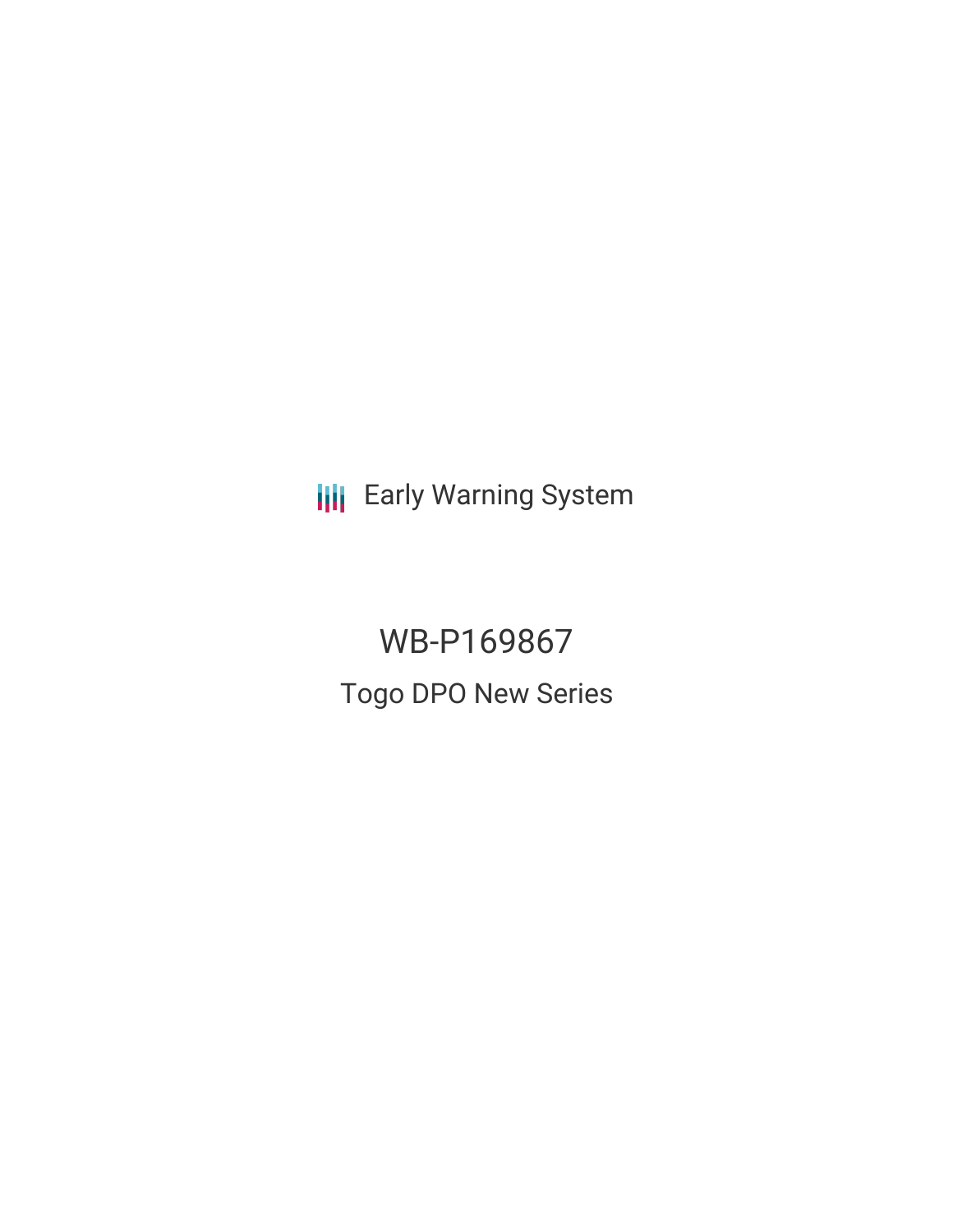# **Quick Facts**

| <b>Countries</b>               | Togo                                   |
|--------------------------------|----------------------------------------|
| <b>Financial Institutions</b>  | World Bank (WB)                        |
| <b>Status</b>                  | Proposed                               |
| <b>Bank Risk Rating</b>        | U                                      |
| <b>Voting Date</b>             | 2019-09-29                             |
| <b>Borrower</b>                | Ministre de l'Economie et des Finances |
| <b>Sectors</b>                 | Finance                                |
| <b>Investment Amount (USD)</b> | \$25.00 million                        |
| <b>Project Cost (USD)</b>      | \$25.00 million                        |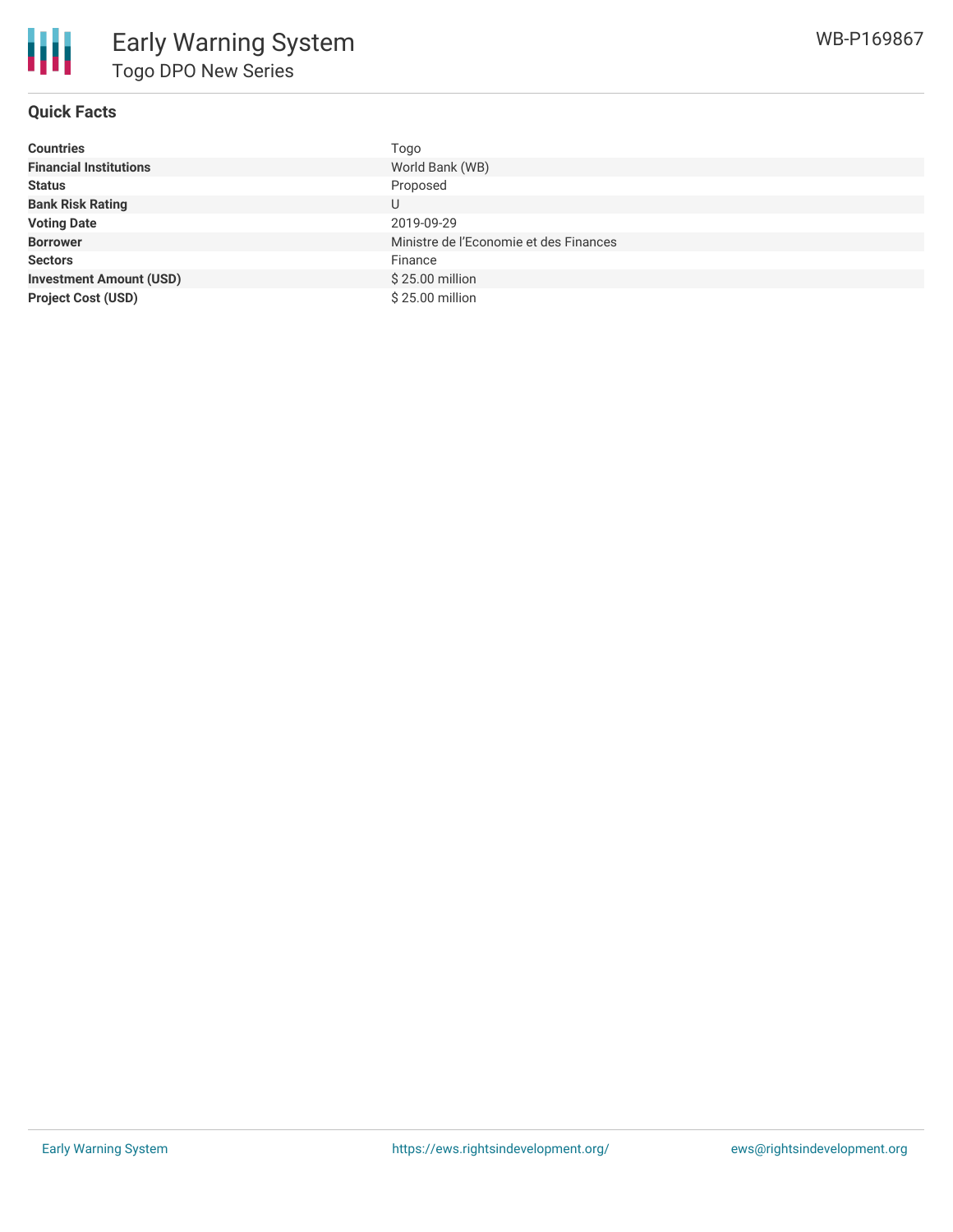

## **Project Description**

The Program Development Objective (PDO) of the proposed operation is structured around three pillars: (i) increasing tax revenue mobilization and improving public investment and debt management; (ii) strengthening energy sector financial viability; and (iii) enhancing health sector financial viability and governance.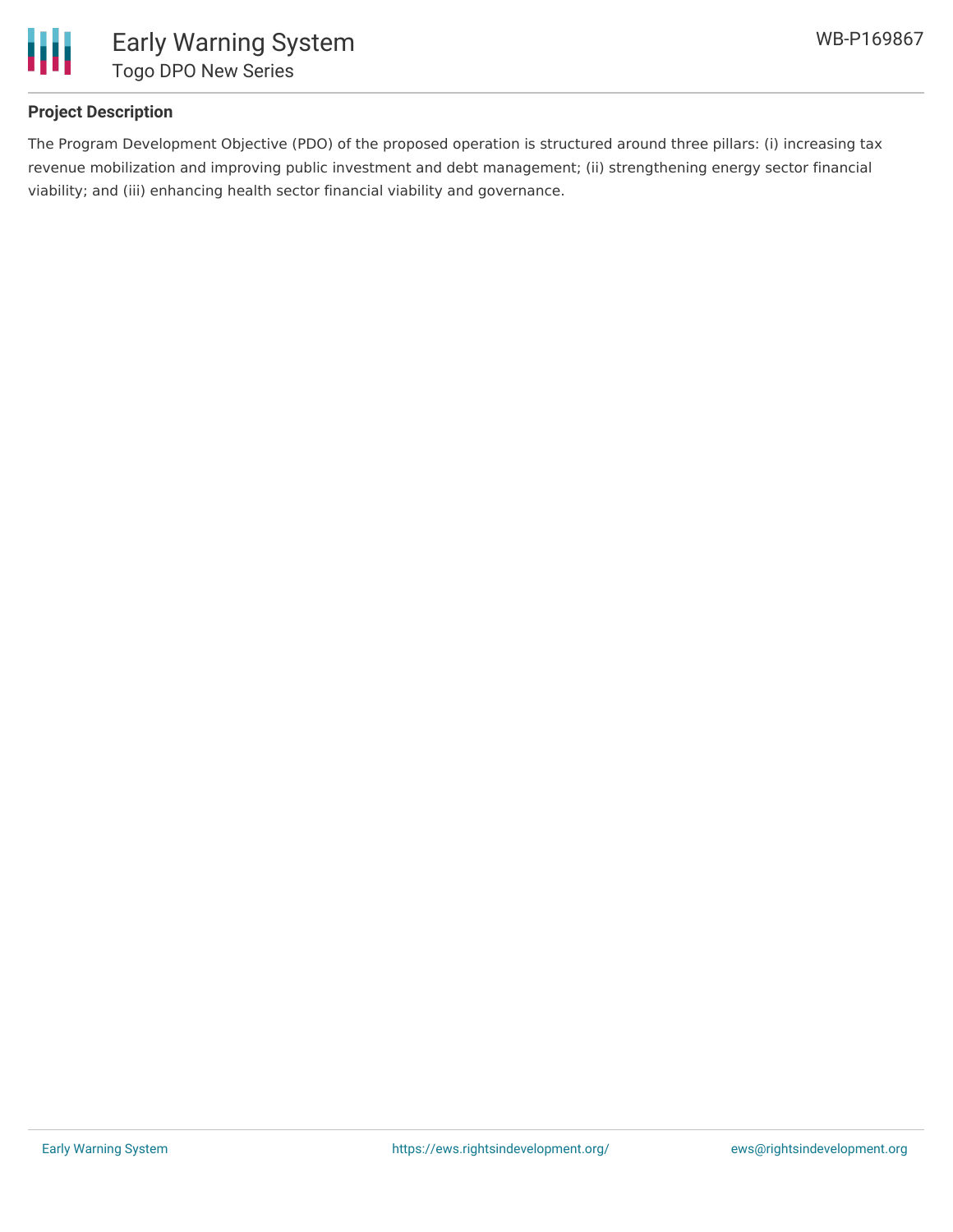#### **Investment Description**

World Bank (WB)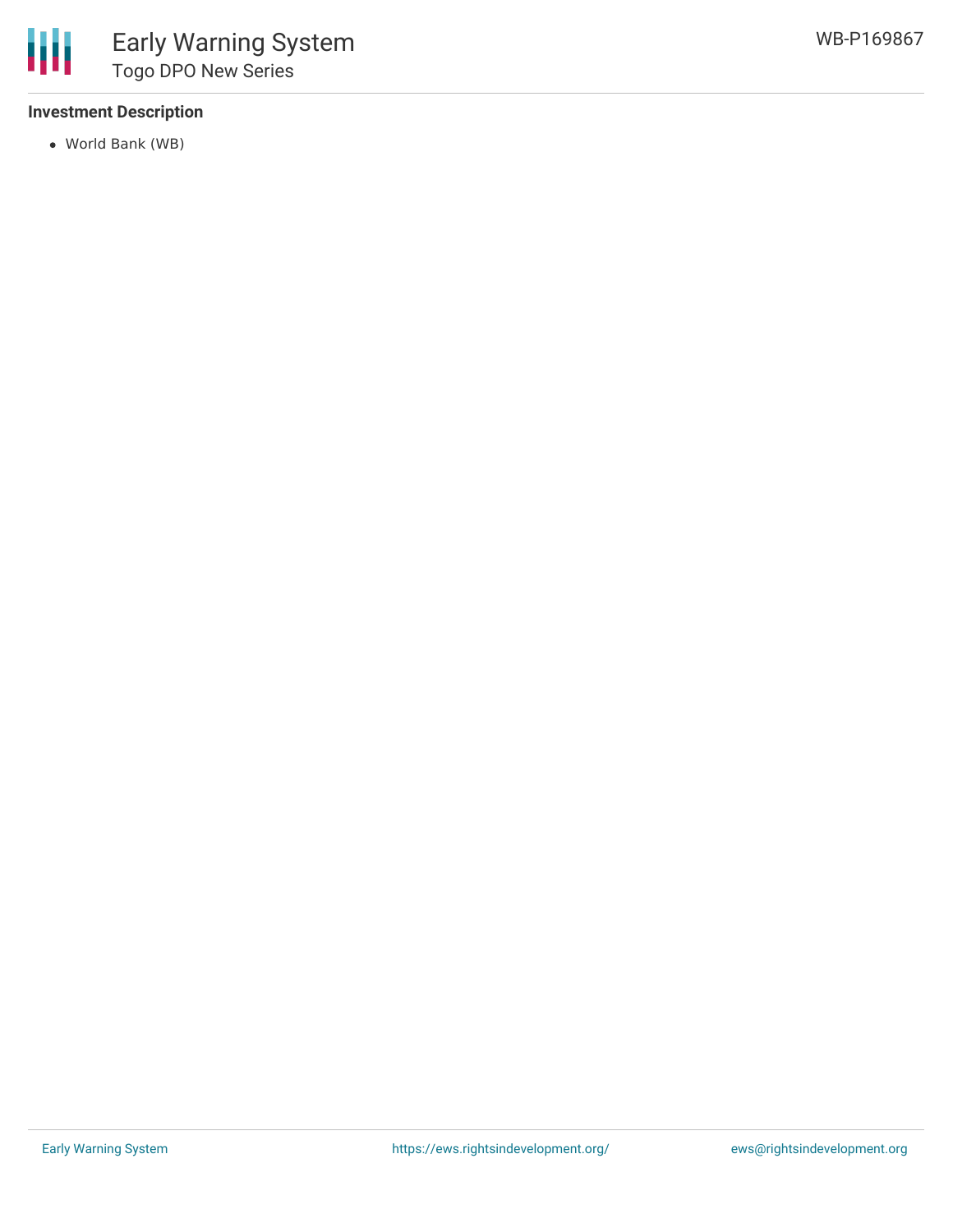

### **Contact Information**

Ministry of Economic and Finance Mongo Aharh-Kpessou Permanent Secretary in Charge of the monitoring of Reforms a spreformetg@gmail.com

ACCOUNTABILITY MECHANISM OF WORLD BANK

The World Bank Inspection Panel is the independent complaint mechanism and fact-finding body for people who believe they are likely to be, or have been, adversely affected by a World Bank-financed project. If you submit a complaint to the Inspection Panel, they may investigate to assess whether the World Bank is following its own policies and procedures for preventing harm to people or the environment. You can contact the Inspection Panel or submit a complaint by emailing ipanel@worldbank.org. You can learn more about the Inspection Panel and how to file a complaint at:

http://ewebapps.worldbank.org/apps/ip/Pages/Home.aspx.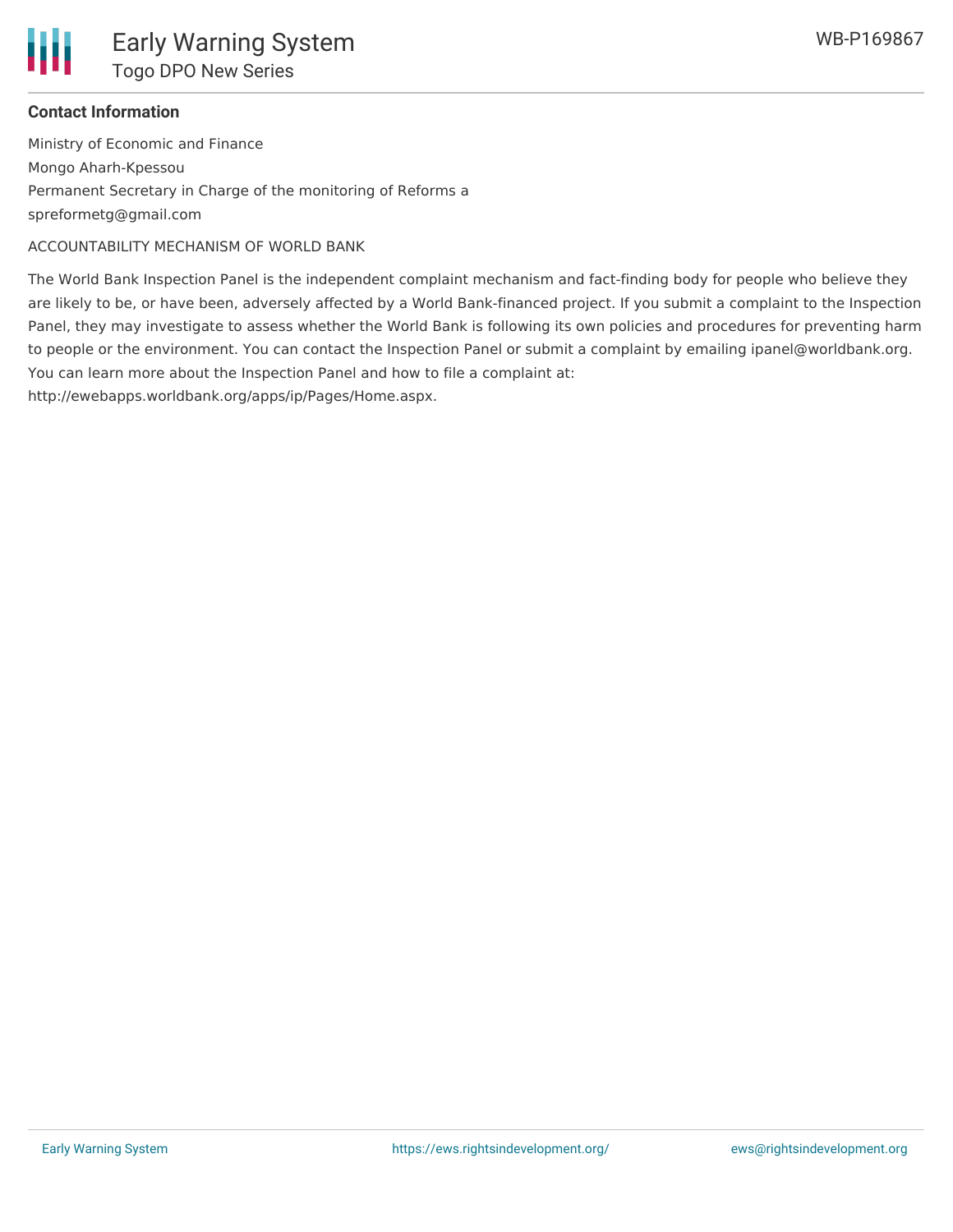

## **Bank Documents**

• Concept Program [Information](https://ewsdata.rightsindevelopment.org/files/documents/67/WB-P169867.pdf) Document (PID) - Togo DPO New Series - P169867 (English) [\[Original](http://documents.worldbank.org/curated/en/931881560204984883/pdf/Concept-Program-Information-Document-PID-Togo-DPO-New-Series-P169867.pdf) Source]